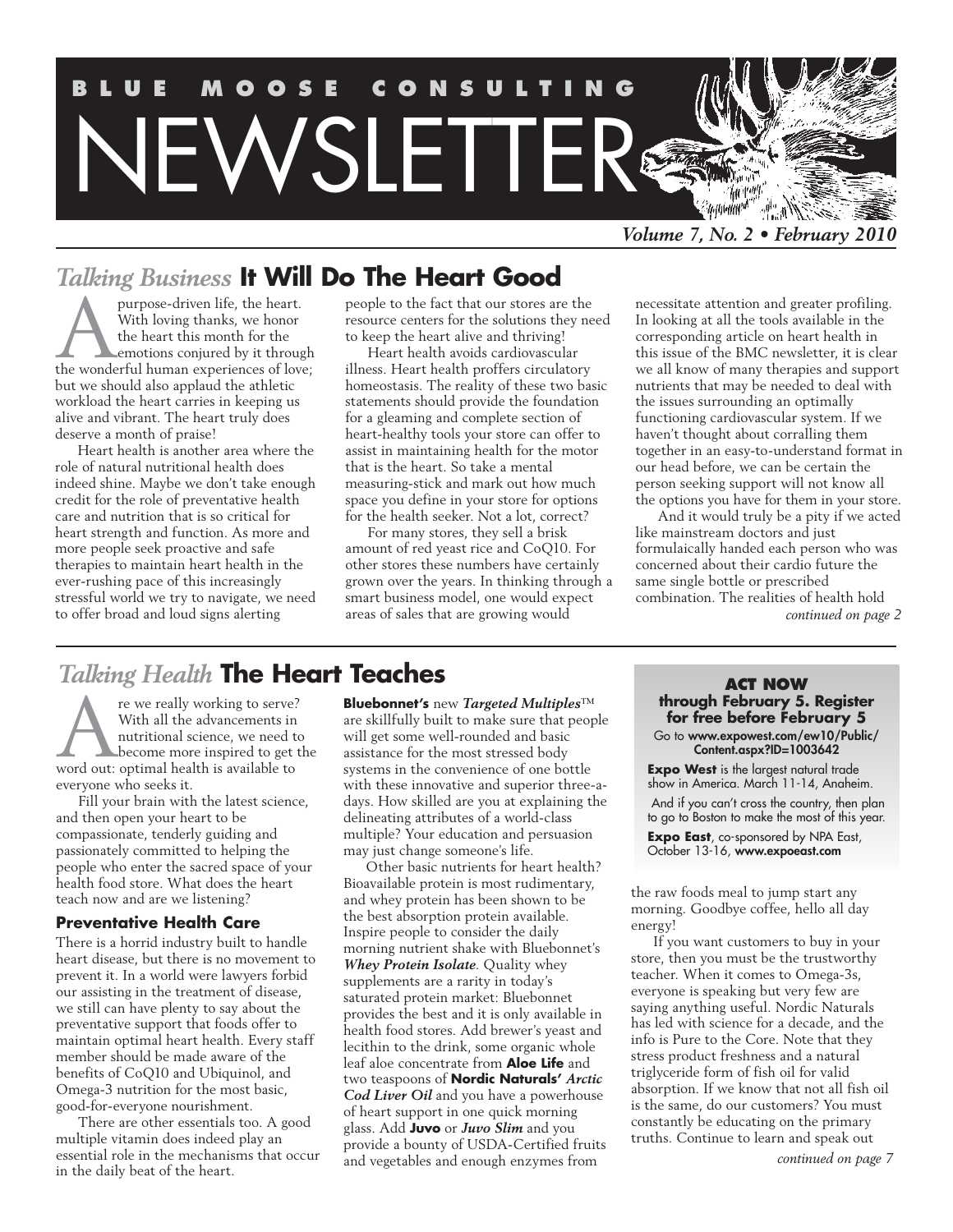#### **It Will Do The Heart Good**

*continued from page 1*

true that sometimes the puzzle of healthcare can be very elusive. The realities of business insist consumers feel comfortable when they understand they have choices available. The realities of good modern business state that you need to accentuate your best-sellers and garnish them with the highest quality adjunct tools that provide the input to save someone's life or keep them active and healthy longer. Let's start measuring in feet rather than inches!

February. Usually a cold month in the mid-Atlantic, and often the demarcation point of peaked sales in the 12-month calendar year. For many, this is a time to think about slower months ahead through the summer until the next cycle begins in September. While the flu is nagging many sectors of this region again with a second wave of illness, stores are often consolidating as March looms ahead and the task of Spring cleaning begins to be discussed. I say throw those antiquated business habits out the window. Look for markets that will allow brisk and predictable sales all year round. The goldmine is in your store. You have the most powerful tools available for heart maintenance and support already in stock: you just need to educate and alert your community to the merits of what you have to offer.

CoQ10. My favorite nutrient to be sure. How else could this energetic Moose keep bustling at 100 miles per hour, eight days a week? Veterans will remember when CoQ10 hit the market (Twinlab), and how exotic the name sounded; a hodgepodge of letters and numbers, capitals and lowercase. How does one pronounce that word? Now, we have a stream of the adult

| <b>Blue Moose Concierge</b>          |            |                                          |  |
|--------------------------------------|------------|------------------------------------------|--|
| <b>2010 TRADESHOWS</b>               |            |                                          |  |
| <b>Expo West</b>                     |            | March 11-14 Anaheim, CA www.expowest.com |  |
| 13th Annual NPA Natural Products Day |            |                                          |  |
| on Capitol Hill                      | March 23   | Washington DC                            |  |
| <b>SW Natural Healthfest/NPA</b>     | May 14-16  | Dallas TX                                |  |
| Natural Marketplace/NPA              | June 10-12 | Las Vegas, NV                            |  |
| All Things Organic™                  | June 16-17 | Chicago. IL www.organicexpo.com          |  |
| North West NPA                       | Sept 16-18 | Seattle, WA                              |  |
| <b>Expo East/NPA</b>                 | Oct 13-16  | Boston, MA www.expoeast.com              |  |
| <b>Health &amp; Nutrition Show</b>   | Nov 6-7    | Long Beach, CA                           |  |
| SOHO/NPA                             | Dec 03-05  | Orlando, FL                              |  |

*Combine business with pleasure !!*

population asking for this product by name as if it were Wheaties®.

CoQ10 provides the spark plug for both energy and heart health, and it truly is a nutrient for everyone. So how many of those "everyones" are you selling to and how many are buying their daily doses from drugstores, Walmart or Puritans Pride and other catalogue sales? The CoQ10 market left the shores of the natural foods stores years ago, because we chose to sell on price and to undersell this gem by scrunching it into some small shelf between other important but less soughtafter products.

Expand. Make the CoQ10 section feel comfortable. Add the garnish of some sales material or educational health material. Bells and whistles. Let the consumer know that you know the importance of this nutrient. But also delineate! Not all CoQ10 is the same, and they need to know you are providing the good stuff.

**Bluebonnet Nutrition** proudly sells *Kaneka CoQ10*. They don't make it, but it is all they sell. That is something to build a marketing outreach program upon. In your advertising, delineate that you highlight the world's best CoQ10 from the world's leader in CoQ10 production, and that product is made with the highest standard of

#### **Another Reason to Join The Natural Products Association 13th Annual Natural Products Day in Washington D.C.**

#### *On March 23rd give our key issues in Congress a voice and a face. Yours.*

No matter what role you play in the broad natural products industry, there are issues being discussed right now in Congress that will affect you both at work and at home. And while some bills will improve our country, such as ensuring school children get proper nutrition, others will limit our choices in what we can buy and sell, such as restricting availability of dietary supplements.

That's why it's vital for you to show your legislators in Congress who you are, what you stand for and—perhaps most importantly—who you represent: thousands of natural businesses and millions of consumers. Join us for the 13th annual Natural Products Day, March 23, 2010 in Washington, D.C.

Natural Products Day is a fun and effective way to connect with those who represent you in the U.S. Congress. This full day offers you an opportunity to not only meet and mingle with your representatives and their staff during formal meetings and our evening reception; but you'll also have plenty of time to network with your industry colleagues. So you can relax and enjoy your day on Capitol Hill, NPA takes care of everything for you: breakfast before our lobbying workshops, transportation to Capitol Hill, pre-scheduled meetings with legislators, a gala evening reception, and finally returning you to our host hotel.

#### *Register to Attend Today. Deadline is Monday, March 8th.*

For more info, go to www.npainfo.org and click on "Register Now for Your Day on the Hill"

manufacturing by Bluebonnet Nutrition. You don't have to explain to them that the reason you reach for and recommend Bluebonnet is that it is only sold in health food stores; you can just affirm it is only the best you would recommend to them.

CoQ10 has become a commodity market purchase. It had reached the point that the base sale is on price, not quality. We all already instinctively know secondrate raw materials do not perform like toptier nutrients. CoQ10 has become a case in point. While Kaneka leads the way in consistency and quality, the U.S. market has recently been flooded with CoQ10 from other countries that is cheaper, and cheaper. This begins the dumb-down where everyone is taking CoQ10 but it does not provide what is expected from the research. As people begin to notice they are not getting the same results they used to, you will understand quality matters and good CoQ10 does wonders. Japanese bacterial fermentation CoQ10 from Kaneka: quality to rely upon.

Bluebonnet has their CoQ10 on sale this month. The perfect opportunity to advertise through sales that you take CoQ10 seriously and your store is the place to buy the good stuff. This February is the time to spruce up your heart health section, concentrating first on CoQ10. Out with the old, in with the best. If your manufacturers are not demarcating the source of their CoQ10 on the label of their bottles, then you should question the source of the material they are using. As usual, Bluebonnet sells only exceptional quality raw material, manufactured with accuracy and integrity.

The *"Love Your Heart"* Promo runs February 1st - 28th and features a Buy 3 Get 1 Free Promotion that will allow you to endcap this vital nutrient and sell it at a great price. Remember, though, we are not selling on price; we are educating on quality.

This is your best CoQ10 and the only one you recommend. Now you are working to create substantial product turns in your store so the heart of your business beats strongly every day!

*continued on page 6*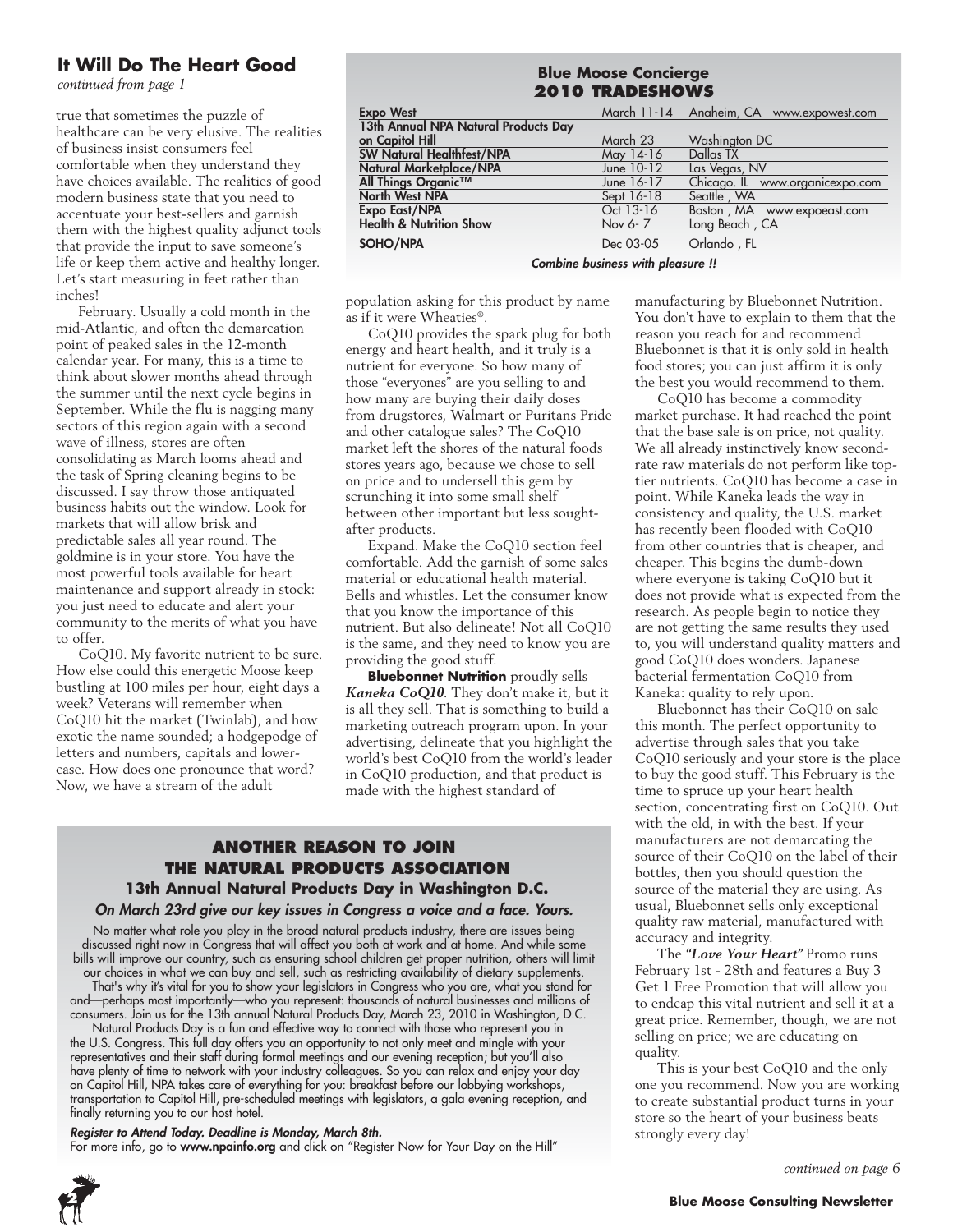

# **February Promo Items 20% off**

products listed with minimum order of 3 ea

**Chinese Ginseng liquid extract Chinese Ginseng glycerite Rhodiola liquid extract Rhodiola glycerite Adrenal Support Tonic™ Ashwagandha**

ADRENAL SUPPORT TONIC™: Restorative Adrenal Gland Tonic\*: Eleuthero root, Licorice root, Oat "milky" seed, Sarsaparilla root, Prickly Ash bark

Online Learning Modules: www.herbpharmeducation.com

*\*This statement has not been evaluated by the FDA. This product is not intended to diagnose, treat, cure or prevent any disease.*



Pure and Great Tasting Omega Oils

#### Open Your Hearts to Haiti

Nordic Naturals has announced their plan for Haiti disaster relief through an immediate donation to the American Red Cross, & a promotional effort that will deliver funds for the community-focused, long-term sustainable reconstruction initiative of the capital city, Port-Au-Prince. Working with the nonprofit organization, Architecture for Humanity, Nordic Naturals plans to launch a special campaign "**Open Your Heart to Haiti** " whereby consumers purchasing product will be contributing to the fund.

During the month of February, Nordic Naturals will contribute 1% of sales to Architecture for Humanity from their best selling products, Ultimate Omega,<sup> $TM$ </sup> in all sizes of liquid + soft gels. The company will be providing information to retailers on how to best merchandise for this campaign to make it highly successful. Ultimate Omega, according to independent SPINs data, is the largest-selling supplement in the natural products industry. (www.architectureforhumanity.org) ~~~~~~~~~~~~~~~~~~~~~~

#### **Ways to Increase Business by Nordic Naturals**

• Build promos off Nordic's beautiful new consumer piece, their latest *Nordic News*—good honest scientific info on Vitamin D (Vol. XVIII Vitamin D)

- Highlight the Omega-3 Pet with a sign noting, "*As Seen on Martha Stewart*". Expand your pet section!
- Involve your community in the generous Haitian relief effort announced above
- Invest in the Nordic Partnerships & work with your BMC rep to increase your Omega-3 sales with the purest and freshest fish oil made.

Not represented by BMC in NJ, SC Not represented by BMC in NC, SC *Nordic Naturals, the perfect partner!! Pure to the Core*



Not represented by BMC in NJ Not represented by BMC in NJ, SC **Super Earth**® Green Utopia® Powder [# 1275] 7.4 oz canister Ask your BMC for a copy of the latest Bluebonnet Price List - 12.15.09

# INEWTON | .<br>homeopathics

**Nurturing Naturally Since 1987** 

# *February Sales Promotions* **20% off discount**

on liquid or pellet complexes (Qty 6+ per SKU)\*

## Cold Hands & Feet (N052)

Edema-Fluid Retention (N065)

# Leg Cramps & Swelling (N048)

#### Stress & Tension (N066)

# Varicose Veins (N021)

Spanish-speaking customers asking about Homeopathics? Call Newton and ask for Cristy Parker.

#### Remember Newton Phone Trainings are the first Tuesday of the month

Going Green: In striving towards a more efficient & environmentally friendly business, we ask our accounts for email addresses in the hope of eliminating the mailing of the Newton Quarterly Flyers.

Remember that even with discounts, orders need to include at least eighteen (18) 1 oz. bottles to meet the minimum for free shipping.

*\*Cannot be combined with any other discounts. Liquids contain organic, non-GMO, gluten-free cane alcohol & pellets are sucrose/lactose*

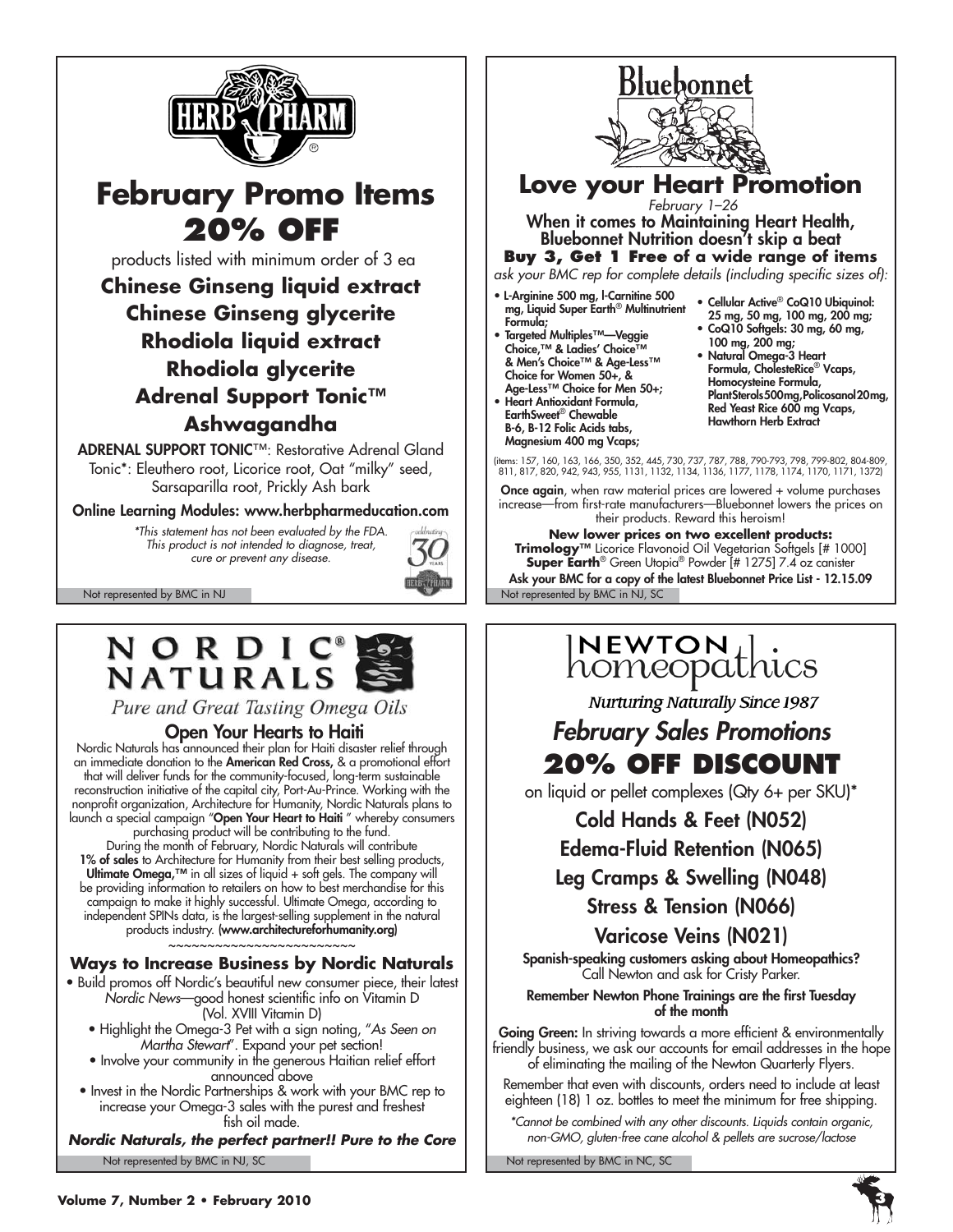In 2003, Dr. James Whang, MD had a mission to provide the vitality of raw foods in a meal replacement tasty enough to offer compliance. That vision has led food scientists and food-providers to bring four targeted formulas to your community

# **Original Juvo Juvo Raw Super Food Juvo Slim**

*and the new*

#### **Juvo Yoga Food**

*Stock all varieties and ask your BMC rep about possible demo opportunities*

Not represented by BMC in Eastern PA, NJ Committed to helping make the world a healthier place, **10% of Juvo's annual profits are donated to support medical missionaries in 13 countries.** For more info go to: www.gojuvo.com/shareandcare.php



#### **Support Penn Herb & Olbas for the good that they do!**

Penn Herb Company, Ltd. has been a Philadelphia landmark since 1924. Privately owned & operated by the Betz family since 1962, Penn Herb Company firmly believes in taking care of the earth from which the remedies they provide are taken, & in preserving our natural resources. Among the "green" initiatives underway at the company headquarters in Northeast Philadelphia, all fluorescent office lighting is being converted to energy-saving electronic ballasts, which will save an estimated 97,546 kWh (kilowatt hours) per year.

#### **120 kW Solar Energy Project**

 The other large project currently underway is the installation of a 120 kW photovoltaic power-system on the roof of their building. This solar power plant will produce an estimated 140,210 kWh of electricity per year + will be tied directly into the electric grid, providing clean solar powered energy not only for Penn Herb, but also other residential & commercial electric customers in the area. These two projects combined are estimated to reduce Penn

Herb Company's electric demand by 62%. Promote this to your customers by referencing

www.pennherb.com/solar.htm



### *February Sales Promotion* **Aloe Life Face & Body Lotion 15% off**

*12 items (4 or 16 oz lotion)*

Cold weather means dry weather: a great time for whole leaf organic aloe lotion.

#### Superior Quality & Exceptional Affordability

Moisturizing for the Face and entire Body

#### *Ask Your BMC rep for a 1 oz, sample and try this product yourself!!!*

Looking for good radio for your area? Check out Aloe Life President Karen Masterson Koch and her 10-year radio program, The Forever Young Radio Show at www.fyradiolive.com

# wellinhand **ACTION REMEDIES Topically Applied Herbal Answers** *February Direct Deals* **15% off**

*Zero Zitz!*® **Kreamy Kleanzer** Moisture Marvel 6 oz

*Zero Zitz!*® **Astringent Toner** Tangerine Vanilla (for Combination Skin) 6 oz

**Body Wash Foamers** Minty Mischief 8.45 oz

*Choose products that are effective & enhance your well being!*

Zero Zitz nourishes, exfoliates, hydrates, cleanses and tones while helping you see your way clear! Blemishes aren't limited to faces, & neither should vigilant acne

management. Kreamy Kleanzer is an acne blitz for the whole body. The botanical foaming body washes are certified vegan

& are made with 100% natural Castile soap, calendula and other organic &

wildcrafted herbs & pure aromatic essential oils. Comes out a thick, rich aromatic foam and rinses clean. It's OK to get fresh with *Minty Mischief.*

*Body Wash Foamers* are also available in 64 fl oz refill sizes for families!! *Promote the fun of getting clean!!*



EssentialFormulas

#### **Dr. Ohhira's Probiotics 12 PLUS all year round**

*Who Says Bacteria Affects Heart Health? The World Health Organization, that's WHO!* 

The World Health Organization says that cardiovascular disease accounts for 29% of deaths worldwide ranking

it as the 2nd leading cause of death after infections and parasitic diseases. The American Heart Association has reported that atherosclerosis, a major component of cardiovascular disease, affects 1 in 4 persons and contributes to 39% of U.S. deaths annually.

#### *Bacteria at the Heart of Heart Disease?*

Researchers in both the cardiac health & dental health fields have confirmed that periodontal disease is a known precursor to heart disease, & they know the common link – bacteria. New studies confirm Periodontal Disease linked to Heart Disease showing that treating periodontal disease before it becomes advanced is the first line of defense in protecting the heart from the potential harm of the bacteria of the mouth.

*The bacteria that is responsible for destroying the health of both gums and teeth – Streptococcus mutans – eventually breaks down gum tissue far enough that it is able to break through the gums and enter the blood stream, where it causes inflammation and causing atherosclerosis and coronary heart disease.*

> **February: Heart Health, Healthy Teeth & Gums**



*Finest Quality Hair, Body and Skincare Accessories*

Bass Brushes offer the highest-quality wood and bamboo brushes in our industry, and the best-valued hair care tools in the country.

And you are passing up this market *because..*.?

# Not all Bamboo Brushes are equal

Ask your BMC rep to show you the clearly visible ways that their new renewablesource Bamboo brushes are the best available.

*This quality will bring smart buyers back to your stores over & over again.*

Not represented by BMC in NC, NJ, PA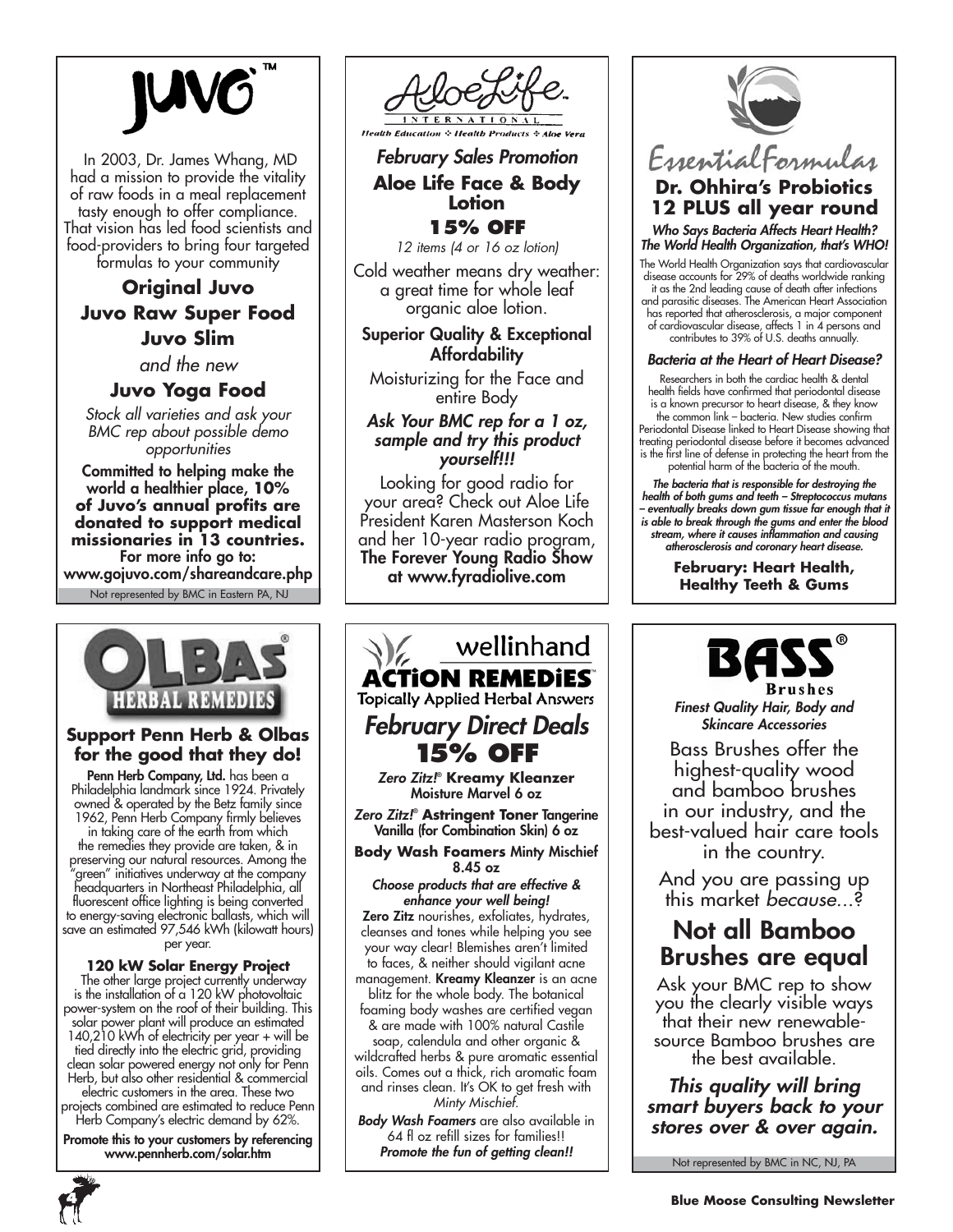

When Surya Brasil emerged in 1995, its first product, **Surya Henna Powder**, was formulated with raw materials imported from India. It has become the leading company in the henna hair coloring segment, consolidating that rank in 1997 with the release of **Surya Henna Cream**, the first hair coloring with organic ingredients. Surya entered the U.S. in 1997 and opened and office here in 2001. Products have earned several certifications from important international agencies such as Ecocert, Vegan,

PETA (cruelty-free), Cosmebio & ISO 14001. From a raw material importer, Surya Brasil has become a henna hair coloring exporter to India. Drawing on its experience in truly natural cosmetics developed with ongoing innovation, sustainability and social responsibility, Surya Brasil evolved naturally toward developing organic cosmetics. In 2007, the Amazonia Preciosa Line, enriched with ingredients from the Amazon forest biodiversity, received Ecocert certification – a French certificate with international credibility. Today, Surya Brasil continues to be a benchmark for the market in regard to cosmetics that respect the consumer and the environment. With growing global concern for planet preservation, organic

cosmetics will not be a short-lived trend. *"One thing leads to another... food, my way of thinking, my yoga and meditation practices, contact with nature… it's all part of a lifestyle that I wanted to apply at Surya," says Clélia Angelon, President & Founder of Surya Brasil.*

# immune **HEALTH BASICS** CLINICALLY PROVEN IMMUNE SUPPORT  *February Special*

**15% off** *500mg/60ct. Minimum purchase is 8 bottles*

Ask your BMC rep for information on how to participate in an exclusive

online retail salesperson training. Want to advance your staff's knowledge on immune health and give them a great reward? Complete the 14 brief modules

 successfully, and receive a **Certificate**  of Achievement, a free 250 mg/30 ct bottle of product and a special something else. This is a great opportunity to learn more about Immune Health Basics products!!



**PERFECT® ORGANICS** *SHINE IN THE NEW YEAR!*  **15% off 12 or more BODY GLOWS!**  *Mix & Match scents... Mandarin Rose Coconut Grapefruit Lavender* 

Glow from head to toe! A luxurious, organic revitalizing treatment for face, body, and hair. This ultra-hydrating, moisturizing balm is packed with vitamin-rich, beautifying organic ingredients. Repairs, softens, and nourishes from head to toe! (2 oz.)

*Coconut*

 Organic Shea Butter, Organic Coconut Oil, Organic Essential Oils, Organic Jojoba Oil, Non-GMO Vitamin E. The most delightful scent and feel of any body care moisturizer. The Best!

VEGAN



mushrooms & mushroom mycelium are found inside of the cell walls. However, the cell walls of the mushrooms + mushroom mycelium are made from an indigestible fiber called "chitin", the same material a lobster shell is made of.

Hot water extraction is the only clinically validated method for breaking these polysaccharides out of the indigestible cell walls. Even soft mushrooms like Shiitake are prepared as a hot water extract or a tea when used medicinally. **Next month: "CONCENTRATION"**



HERBAL HEALTHCARE *February Promotion*

Gluten-Free **Detox & Cleanse** for the Whole Body

#### *Mix & Match 28-unit Floor Display*

All Herbal, No Additives, Vegetarian. No Magnesium Stearate

|               | Mix & Match<br><b>Formulations</b> | Mix & Match<br><b>Pure Herbs</b> |
|---------------|------------------------------------|----------------------------------|
| Buy $12$      | 10%                                | 10%                              |
| Buy 18        | 15%                                | 12%                              |
| <b>Buy 24</b> | 20%                                | 15%                              |

#### *Herbal Formulations*

DermaCare®, Skin Detox/Cleanse, 120 Vcaps® HemoCare®, Blood Cleanse/Purification, 120 Vcaps® LaxaCare®, Healthy Bowel Function, 60 Vcaps® LiverCare®–Regular, Liver Cleanse/Detox, 90 Vcaps® LiverCare®–Economy, Liver Cleanse/Detox, 180 Vcaps® UriCare®–Regular, Kidney/Urinary Cleanse, 120 Vcaps® UriCare®–Regular, Kidney/Urinary Cleanse, 240 Vcaps® LiverCare® Liquid, Liver Detox/Detox, 6.76 fl oz

*Organic Single Herbs - Pure Herbs* Neem, Systemic Purifier, 60 Caplets Trikatu, Gastric Support, 60 Caplets

Triphala, Colon Cleanser.Digestion, 60 Caplets *~~~~~~~~~~~~~~~*

*February Promotion Organique by Himalaya*® **Facial Care 10% off**

*You can now use Scan Genius to order HUSA*

Not represented by BMC in Eastern PA, NJ



Not represented by BMC in NC, SC, NJ, eastern PA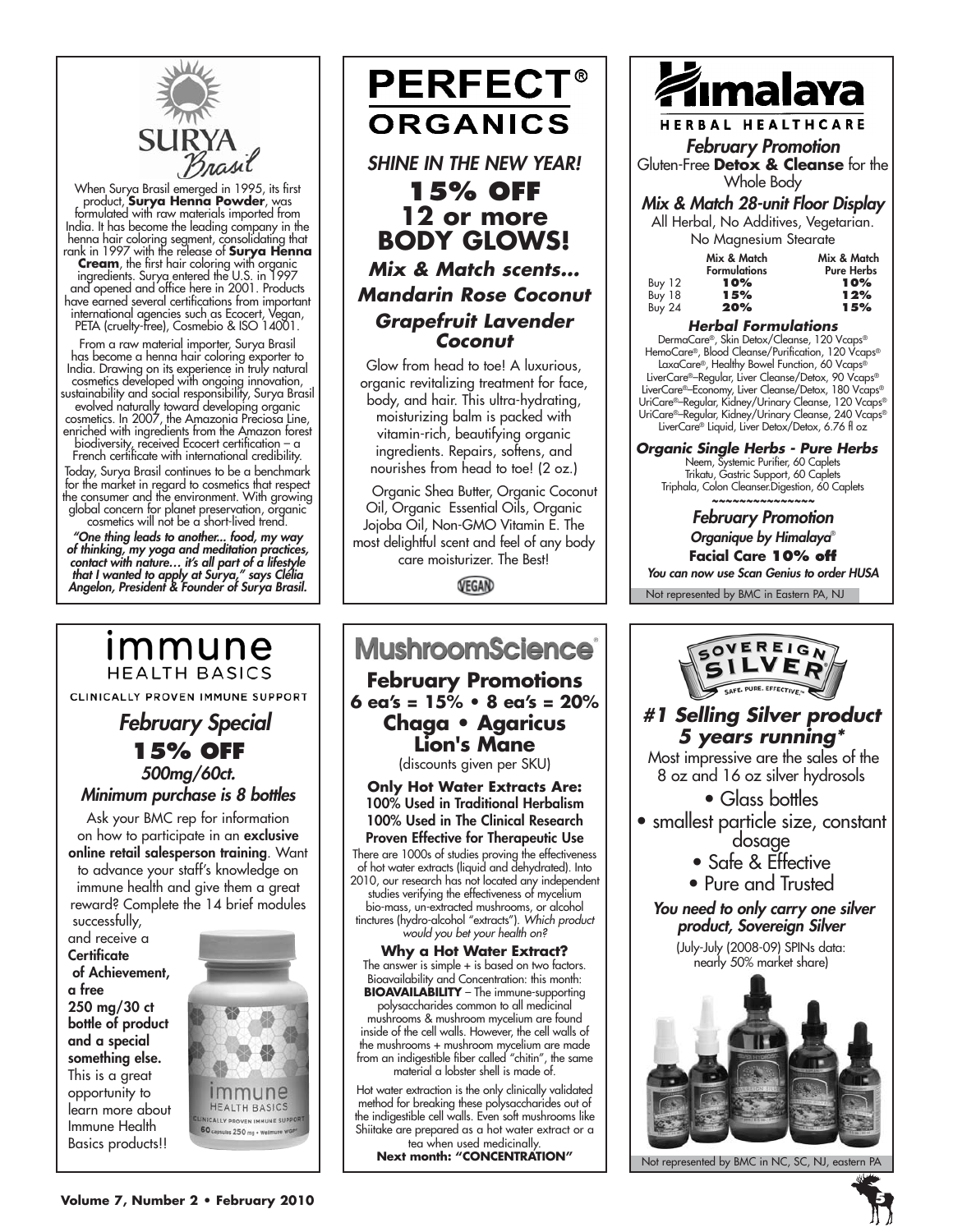#### **It Will Do The Heart Good**

But wait. There is something even better (buy now on this special offer!!)

Actually (after that humorous one sentence commercial break), there is now something better and most of us already know it. Ubiquinol has been quietly emerging as the next generation of more active CoQ10. Now that the resistant minds have gotten on board, we have an industry acceptance that there is a more bioavailable form of CoQ10, the cellularly active Ubiquinol. Again, let's return to "source". Kaneka has created a way to consistently capture the antioxidant form of CoQ10, and the results will eventually achieve universal acceptance that this stuff has over 8 times the absorption of its predecessor. For my money, this is the way to go. A form of CoQ10 that performs added cellular function and has higher uptake into the bloodstream: Now that is something to educate about!

Ubiquinol will continue to prove itself more beneficial, and our industry again will be the teaching grounds for this monumental advancement. Kaneka has a patent on the method of production, so we should only be seeing Kaneka Ubiquinol in our marketplace. Again, I suggest that you trust and verify. Bluebonnet is very clear on their labels that they are providing Kaneka QH™ Ubiquinol in their *Cellular Active® CoQ10 Ubiquinol*. This is something to build your educational advancements upon. Tell people to look for the Cellular Active® name as it will guarantee that trusted raw materials are being used. Then people will return to your store for the Bluebonnet label which is not sold in the mass channels.

Bluebonnet offers the largest selection of Ubiquinol in the marketplace right now, providing 25, 50, 100 and 200 mg dosages. Another reason to carry Bluebonnet's products: you can have a neat, clean row of similar dosage ranges so consumers will not stumble over labels as they begin to comprehend the differences between CoQ10 and Ubiquinol CoQ10.

Until the medical community catches up with the advancements of progressive nutrition the natural foods industry champions, CoQ10 will still be the greater seller. I would expect these figures to change over the next five years; although if you educate well in your stores, you will be the cutting-edge leader selling tomorrow's best sellers today. As both these raw materials become ubiquitous—and they are sold by many international copycat providers at a quality defined by price you will maintain steady sales because you invested in Bluebonnet's trademark quality assurances and you directed your

community to products that are the

Bluebonnet's *Love Your Heart* Promo provides the perfect opportunity to jazz up your heart health section by crossmerchandising better and helping people to realize all the exceptional, health-giving tools your store provides in order to help them maintain a proper protocol for optimal heart health. As their promo byline rewards, *"When it comes to maintaining heart health, Bluebonnet Nutrition does not skip a beat"* use that. Invest smartly this month in a floor display of Bluebonnet products and highlight the CoQ10 and Ubiquinol. Also, show your clientele the other heart-healthy tools. Emphasize a superior multiple, explain the merits of arginine and carnitine. Promote magnesium. Expound upon the merits of Omega-3s that are essential for everyone. And incorporate the vital alternatives that herbal health care brings to the equation.

Be bold. A floor display and an endcap. Add a window banner with the Bluebonnet name, and then commit to keeping some of these items on sale periodically through the ongoing Bluebonnet *Slice of Life*  promotions. Talk to your BMC sales rep about how you can muster increased business by talking heart health all year round. This promo will allow you to discount the world's best CoQ10 which allows for a momentum in the sale to educate on the merits of Kaneka's great product. Get your staff involved and excited: the BMC sales reps can offer mini floor trainings and an explanation of the quality assurances that create this important delineation. Then, when you are cleaning up after the sales extravaganza in March, you can cut these new items into the Heart Health section you have created to house these top-selling daily essentials. Heart health: preventative health care is a daily responsibility and your store is the warehouse of the good stuff.

Now that you are rearranging, let's make that Heart Health section as strong as the greatest intention of all these great products! **Herb Pharm's** wooden crossmerchandising racks bring attention to liquid herbal extracts as a primary therapy of heart strengthening. Consider filling a 4-SKU unit with Herb Pharm's *Hawthorn berry, Healthy Heart Tonic™ Cactus,* and *Healthy Cholesterol Tonic™*. To really make the consumer understand and ask questions, add *Linden-Mistletoe, Healthy Veins Tonic™, Connective Tissue Tonic™, Nervous System Tonic™, Healthy Menopause Tonic™, Olive Leaf, Garlic, Skullcap and Warming Circulation Tonic™.* You can have a whole shelf of applicable solutions. Let's give them something to talk about!

Supplements? Add Bluebonnet's wellpriced *Heart Antioxidant Formula Vcaps,* 

#### **Purview of health food stores only.**<br> *continued from page 2 Purbonage Purphysing Law Your Heart Prome* **1996 <b>1996 Sweet Success: Newton Homeopathics**

I have a friend who has not been able to eat tomatoes for about 8 years. She is a skeptical person, so I gave her a bottle of Newton Homeopathics' Dairy, Grain, & Nightshades, (N057) explaining the best way to take it (small, repeated doses), asking her to report back to me if she saw any improvement in her allergy.

Three weeks later she reported that she had been able to enjoy eating tomatoes for the first time without a problem. More weeks passed and she came in and bought a bottle and told us that she never wants to run out of this, ever! And that we need to be certain to always keep it in stock.

THANK YOU

—NA, Oklahoma

*Homocysteine Formula Vcaps*, and their *Natural Omega-3 Heart Formula* softgels. Bluebonnet also has you covered with great prices and quality for the cholesterol question: every store must have their bestselling *CholesteRice*®, and the selection can be filled with their red yeast rice, plant sterols, policosanol and perfectly blended *GARLO™ Active* which combines heartfriendly nutraceutical allicin from garlic and polyphenols from olive bulb extract.

Herbs? The science verifies the benefits of **Himalaya USA's** *HeartCare*® and *StressCare*® and should make them first choice recommendations. These two items not only complement so many other therapies, they orchestrate gradual but noticeable results for every type of condition encountered.

If everyone should walk out of your store with a CoQ10 or Ubiquinol, they should also be taking Omega-3s for heart health. Study the research at **www.omegaresearch.com.** Think of the message sent when you cross-merchandise this team in your heart section: **Nordic Naturals'** *Ultimate Omega + CoQ10*, the very popular *Omega LDL, DHA* (the main fat in the heart) and *EPA Xtra* (that high dose EPA that cardiologists love).

There are three products that every heart section should have: Nordic *Ultimate Omegas*, Bluebonnet *Ubiquinol* and **Himalaya** *StressCare*®. Think of the avalanche of sales you can bring in with a well-planned and supported endcap of Omega-s, CoQ10s and herbals. Remember Nordic will support stores that endcap with demos.

 Be innovative this February. As people realize the cloud of economic depression is lifting as the winter ends, they will accept your inspiration to *Celebrate Healthy Heart Month*. The increase cash flow will do your heart well; and if you succeed in your mission, you will have a good cash circulation all year round!❂

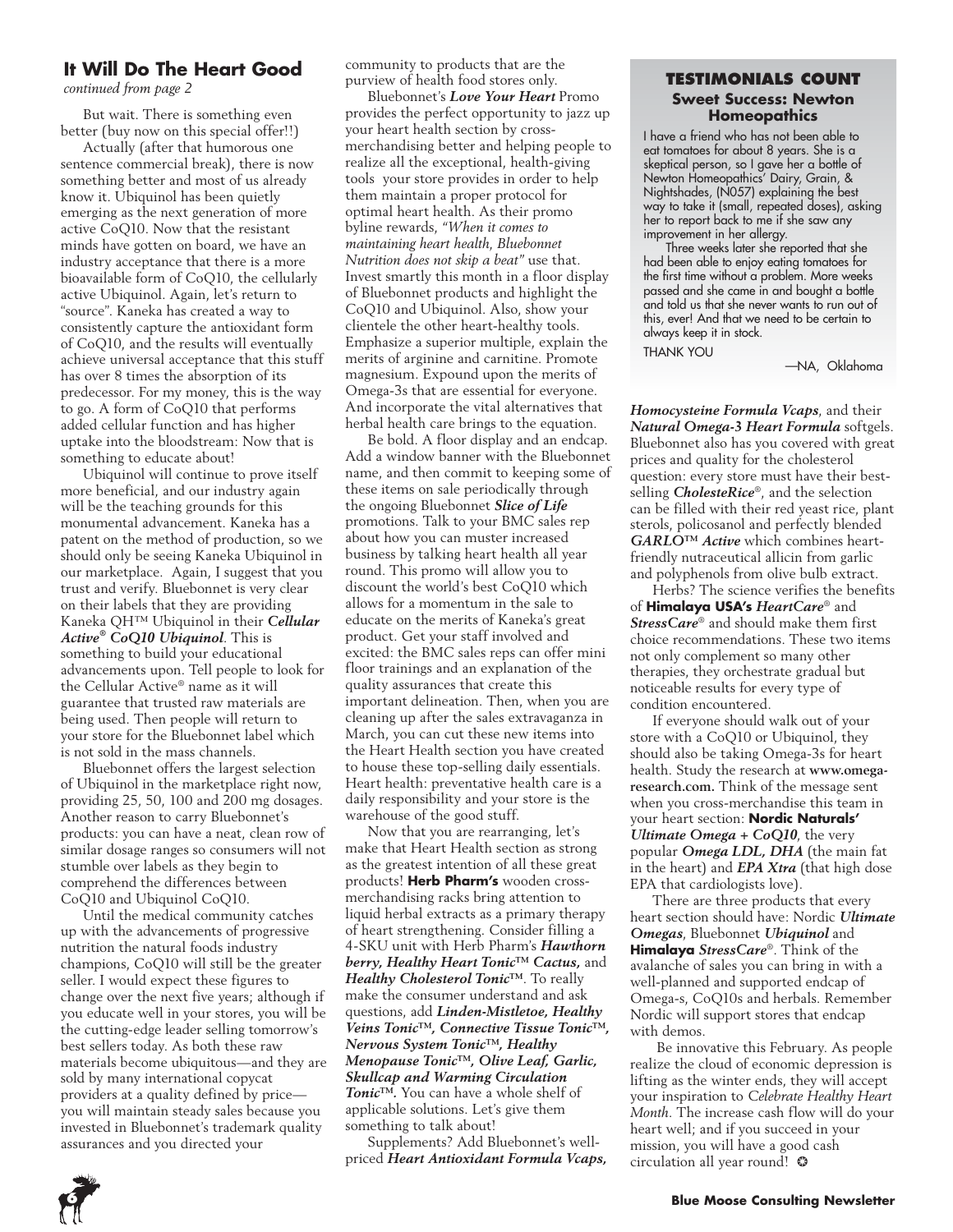#### **The Heart Teaches**

*continued from page 1*

against the misinformation. Freshness, purity, absorption and store support. No one does it better. Nordic Naturals is speaking from the heart in February by tying sales of their *Ultimate* line to support for the earthquake victims of Haiti. Join your heart with theirs and work to strengthen the hearts of your local community. Fish oil for all.

Remember the American Heart Association recommends a dosage of 2000 mg daily of the combination of the EPA + DHA, and then acknowledge that almost all your clientele are taking too little Omega-3s. Your work in educating is just beginning!

#### **Adaptogens and Antioxidants**

In trying to be scientifically precise, we tend not to make broad statements, but work your way through this intellectual puzzle: Aren't all antioxidants good for the heart?

So far, my answer is "yes" with the qualifier that it is better to add a wide variety of antioxidants in rotation than to just focus on one. Favorites? Pycnogenol, grape seed, turmeric, green tea, carnitine, CoQ10 and Vitamin E, lycopene and astaxanthin, GliSODin and—again—the Omega-3s. Use this rotating variety as a teaching moment to help people understand that these are all good, they are all from food, and we would do well to incorporate more fruits and vegetables into our diet.

Superfoods? All good too. *Juvo, Juvo Raw Foods*, Aloe Life *Daily Greens* and Bluebonnet *Green Utopia*. Herbs? Bilberry, hawthorn berry, elderberry,

ashwaghandha, gingko, cayenne, gotu kola, olive leaf and garlic.

Train your mind to suggest the adaptogens whenever the heart is distraught (or again as preventatives). Adaptogens help the body adapt to stress, the major killer in heart disease. Develop a working knowledge of the stories of eleuthro, ashwaghandha, astragalus, holy basil, American ginseng, Chinese ginseng, licorice, reishi, schisandra, shatavari and sumac. Always remember that a medicinal mushroom should be a hot water extract and is best standardized for beta glucans and polysaccharides.

#### **Stressors**

If the realities could be correctly determined, it would be understood that the many stressors that present themselves in the world we live in today are probably as guilty of causing damage as green house gases and methane combined are in causing global warming. The best stress relief product on the market today? No doubt that is *StressCare*® by **Himalaya USA**. Learn the broad range of support that *LiverCare*® and *StressCare*® daily can provide and recommend with confidence.

When stress depletes, add Bluebonnet's kosher B-vitamins and multiples.

#### **Metabolic Syndrome**

For most of America, the solution to heart maladies begins with weight. Whether it is overeating, or lack of exercise, or excessive and ignored stressors, the battle of the bulge is leading directly to obesity, weight problems and the associated symptoms of heart disease and diabetes.

To counter this pandemic, we need to change the fat composition of the body: again, Omega-3s to the rescue. We also

#### **"We Are health food people" Judy Snyder, Demo Coordinator, Blue Moose Consulting**



Judy Snyder entered the world of natural health when she began managing an independent natural food store in 1996. Over the years she learned a great respect for health through diet, and using herbs and vitamins as an alternative to western medicine. It was to be the beginning of a wonderful relationship.

After a few years of store management, she was promoted to merchandiser and buyer, working alongside the owner and general manager both in the office and in the constant changeovers of the store sets. She began meeting with the brokers and buying new products and working up promotions for the stores. It is here that she met Michael and became familiar with Blue Moose Consulting.

Her desire to stay within the industry, and work for a company with integrity and quality made Blue Moose Consulting the natural choice

when economic conditions required the company that she worked for to reorganize and downsize. She is happy to join the BMC team in her new role as Blue Moose Consulting Demo Coordinator. Demos are a great way to get the consumers to know more about the manufacturers, and to get the shopper to experience the products with a person trained to educate on the key selling points of the highlighted items. A demo for a store is a great gift from the manufacturer, and BMC takes pride in working with a talented team of trained demo professionals. BMC is expanding their demo capabilities in 2010.

Judy's management skills will help create a spirit of teamwork, and her love of our industry will instill a sense of excitement with the demo team. With a new Coordinator, we can expect a concerted effort by all to make 2010 the best year ever for BMC. If you have any questions or comments on the Demo Program, you can reach Judy by email at judy.bluemoose@gmail.com or leave a message with Laura at the BMC office at 1-864-879-3465.

need to include anti-stressors in the diet. Eleuthro, therefore and any of the versatile adaptogens, should be added to every weight management protocol.

The new Licorice Flavonoid Oil found in Bluebonnet's cutting-edge *Trimology*™ product has very intriguing research on its application for belly fat.

A diet rich in enzymes and fiber, and the support of a digestive enzyme will aid the heart by reducing the weight. Less body mass, less excess exertion for this powerful and overworked muscle.

#### **Rebuilding and Repair**

There are solutions worth investigating for the repair work necessary when the heart falters. Of course, once damage is done the task is harder and the process is one of trial and error, guesswork and luck.

It would be logical to start with the basics. Bioavailable protein, and the support network to assist absorption: aloe vera, proteolytic enzymes, probiotics. The Omega-3s are showing promise in the research labs of the world to perform what we may now consider miraculous but which one day will be understood as the tools of repair and resolution.

Finally, the task will most likely be made more successful if we work to reduce inflammation. There are so many tools for reducing inflammation, but none more

*continued on page 8*